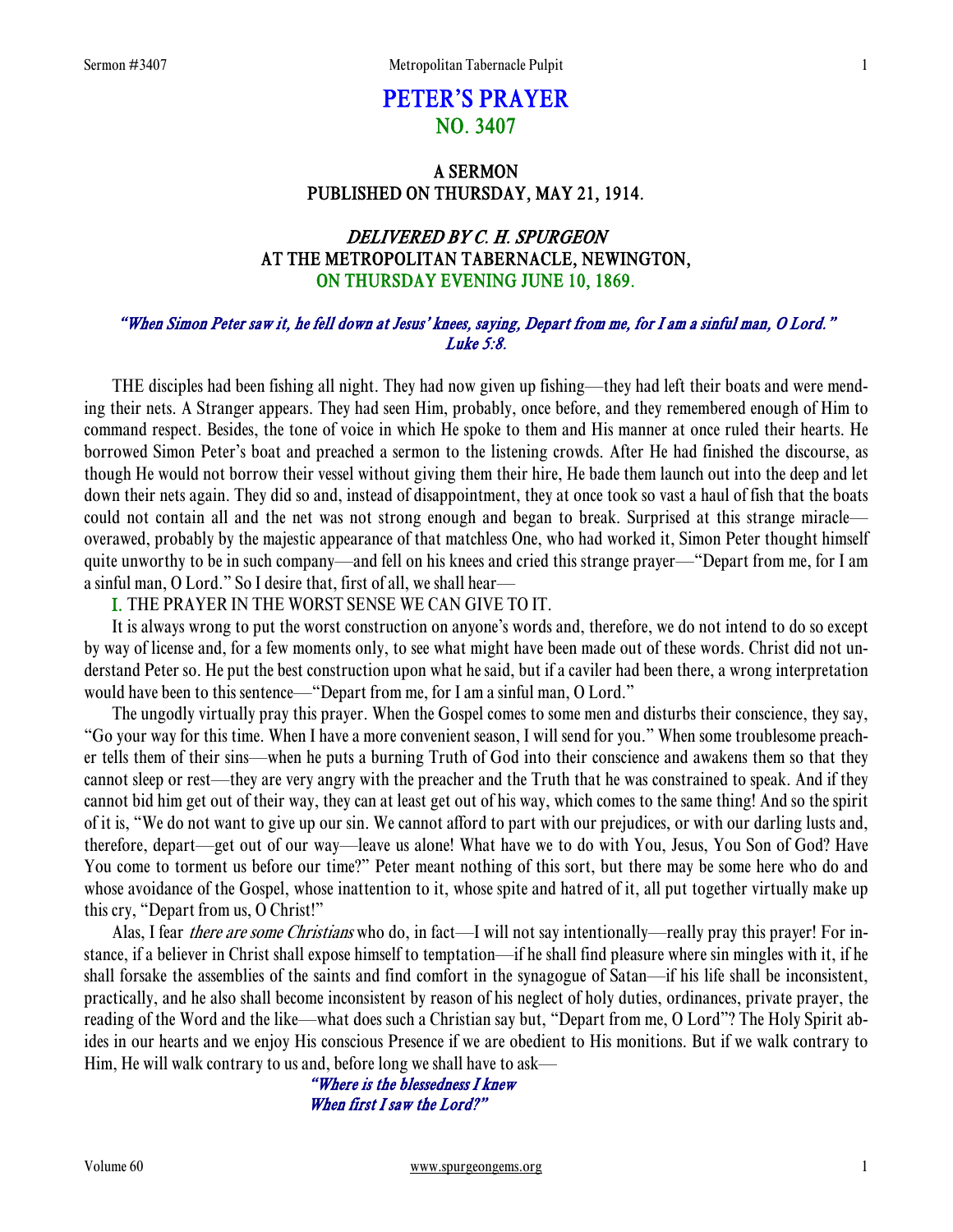Why does the Holy Spirit withdraw the sense of His Presence? Why, but because we ask Him to go! Our sins ask Him to go! Our unread Bibles do, as it were, with loud voices ask Him to be gone! We treat that sacred Guest as if we were weary of Him and He takes the hint and hides His face and then we sorrow and begin to seek Him again. Peter does not do so, but we do. Alas, how often ought we to say, "Oh, Holy Spirit, forgive us that we so vex You, that we resist Your admonitions, quench Your promptings and so grieve You! Return unto us and abide with us evermore."

This prayer in its worst is *sometimes practically offered by Christian Churches*. I believe that any Christian Church that becomes divided in feeling, so that the members have no true love, one to another, that lack of unity is an act of horrible supplication! It does as much as say, "Depart from us, You Spirit of unity! You only dwell where there is love—we will not have love! We will break Your rest—get away from us!" The Holy Spirit delights to abide with a people that is obedient to His teaching, but there are churches that will not learn—they refuse to carry out the Master's will or to accept the Master's Word. They have some other standard, some human book—and in the excellencies of the human composition they forget the glories of the Divine! Now I believe that where any book, whatever it may be, is put above the Bible, or even set by the side of it, or where any creed or catechism, however excellent, is made to stand at all on an equal basis with that perfect Word of God, any church that does this, in fact says, "Depart from us, O Lord." And when it comes to actual doctrinal error, particularly to such grievous errors as we hear of, now-a-days—such as baptismal regeneration and the doctrines that are congruous thereto—it is, as it were, an awful imprecation and seems to say, "Begone from us, O Gospel! Begone from us, O Holy Spirit! Give us outward signs and symbols, and these will suffice us! But depart from us, O Lord—we are content without You." As for ourselves, we may practically pray this prayer as a Church. If our Prayer Meetings should be badly attended. If the prayers at them should be cold and dead. If the zeal of our members should die out. If there should be no concern for souls. If our children should grow up untrained in the fear of God. If the evangelization of this great city should be given over to some other band of workers and we should sit still. If we should become cold, ungenerous, listless, indifferent—what can we do worse for ourselves? How, with greater potency, can we put up the dreadful prayer, "Depart from us—we are unworthy of Your Presence! Begone, good Lord! Let 'Ichabod' be written on our walls! Let us be left with all the curses of Gerizim ringing in our ears."

 I say, then, the prayer may be understood in this worst sense. It was not so meant—our Lord did not so read it—we must not so read it concerning Peter. But let us, oh, let us take care that we do not offer it thus, practically, concerning ourselves!

But now in the next place we shall strive to take the prayer as it came from Peter's lips and heart—

II. A PRAYER WE CAN EXCUSE AND ALMOST COMMEND.

Why did Peter say, "Depart from me, for I am a sinful man, O Lord"? There are three reasons. First, *because he was* a man. Secondly, because he was a sinful man. And again, because he knew this and became a humble man.

So, then, the first reason for this prayer was that *Peter knew that he was a man* and, therefore, being a man, he felt himself amazed in the Presence of such an One as Christ. The first sight of God—how amazing to any spirit even if it were pure! I suppose God never did reveal Himself completely—could never have revealed Himself completely to any creature, however lofty in its capacity. The Infinite must overwhelm the finite. Now, here was Peter, beholding, probably for the first time in his life in a spiritual way, the exceeding splendor and Glory of the Divine power of Christ! He looked at those fish and at once he remembered that night of weary toil, when not a fish rewarded his patience. And now he saw them in masses in the boat—and all done through this strange Man who sat there, having just preached a still stranger sermon, of which Peter felt that never man spoke like that before and he did not know how it was, but he felt abashed! He trembled, he was amazed in the Presence of such an One. I do not wonder if we read that Rebecca, when she saw Isaac, came down from her camel and covered her face with her veil. If we read that Abigail, when she came to meet David, alighted from her donkey and threw herself upon her face, saying, "My Lord, David!" If we find Mephibosheth depreciating himself in the presence of King David and calling himself a dog—I do not wonder that Peter, in the Presence of the perfect Christ, should shrink into nothing and, in his first amazement at his own nothingness and Christ's greatness, should say he scarcely knew what, like one dazed and dazzled by the light, half-distraught and scarcely able to gather together his thoughts and put them connectedly together! The very first impulse was as when the light of the sun strikes the eyes and it is a blaze that threatens to blind us! "Oh, Christ, I am a man—how can I bear the Presence of the God that rules the very fishes of the sea and works miracles like this?"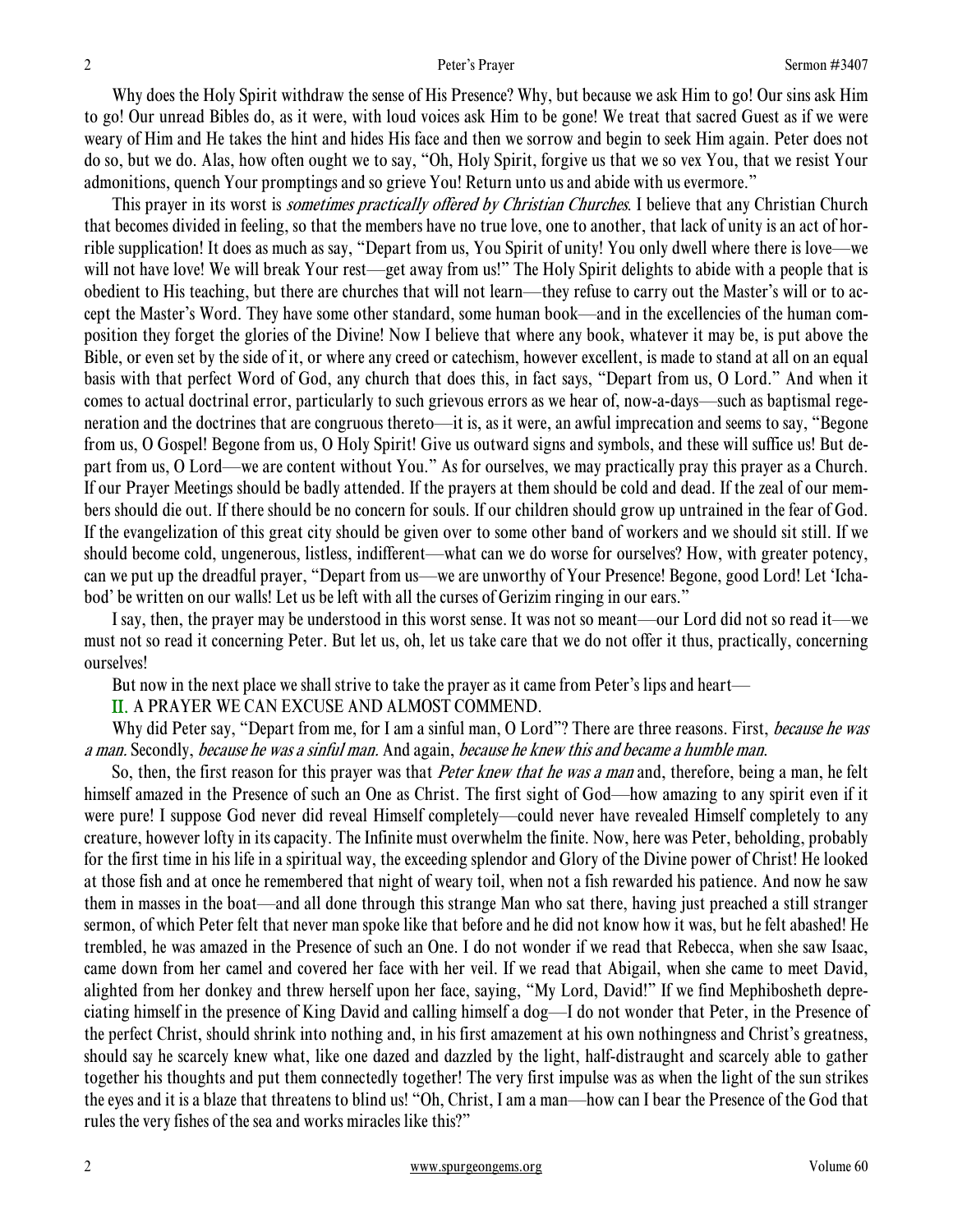His next reason was, I have said, *because he was a sinful man* and there is something of alarm mingled with his amazement. As a man he stood amazed at the shining of Christ's Godhead! As a sinful man, he stood alarmed at its dazzling holiness. I do not doubt that in the sermon which Christ delivered, there was such a clear denunciation of sin, such laying of justice to the line and righteousness to the plummet—such a declaration of the holiness of God—that Peter felt himself unveiled, discovered, his heart laid bare! And now came the finishing stroke. The One who had done this could also rule the fishes of the sea! He must, therefore, be God! And it was to God that all the defects and evils of Peter's heart had been revealed and thoroughly known! And almost fearing with a kind of inarticulate cry of alarm because the criminal was in the Presence of the Judge—the polluted in the Presence of the Immaculate—he said, "Depart from me, for I am a sinful man, O Lord."

But I have added that there was a third reason, namely, that *Peter was a humble man*, as is clear from the saying, because he knew himself and confessed bravely that he was a sinful man. You know that sometimes there have been persons in the world who have suddenly found some king or prince come to their little cottage—and the good housewife, when the king, himself, was coming to her, has felt as if the place itself was so unfit for him that, though she would do her best for his majesty, and was glad in her soul that he would honor her hovel with his presence, yet she could not help saying, "Oh, that Your Majesty had gone to a worthier house, had gone on to the great man's house a little ahead, for I am not worthy that Your Majesty should come here." So Peter felt as if Christ lowered Himself, in coming to him, as if it were too good a thing for Christ—too great, too kind, too condescending a thing—and he seems to say, "Go up higher, Master! Sit not down so low as this in my poor boat in the midst of these poor dumb fishes. Sit not down here, for You have a right to sit on the Throne of Heaven in the midst of angels that shall sing Your praises day and night! Lord, do not stop here—go up, take a better seat, a higher place—sit among more noble beings who are more worthy to be blessed with the smiles of Your Majesty."

 Don't you think he meant that? If so, we may not only excuse his prayer, but even commend it, for we have felt the same. "Oh," we have said, "does Jesus dwell with a few poor men and women that have come together in His name to pray? Oh, surely, it is not a good enough place for *Him*—let Him have the whole world and all the sons of men to sing His praises! Let Him have Heaven, even the Heaven of heavens! Let the cherubim and seraphim be His servants and archangels loose the laces of His shoes! Let Him rise to the highest Throne in Glory and there let Him sit down, no more to wear the crown of thorns, no more to be wounded and despised and rejected, but to be worshipped and adored forever and ever." I think we have felt so and, if so, we can understand what Peter felt, "Depart from me, for I am a sinful man, O Lord."

 Now, Brothers and Sisters, there are times when these feelings, if they cannot be commended in ourselves, are yet excused by our Master and have a little in them, at any rate, which He looks upon with satisfaction. Shall I mention one?

Sometimes a man is *called to an eminent position of usefulness* and, as the vista opens before him and he sees what he will have to do—and with what honor his Master will be pleased to load him—it is very natural and I think it is almost spiritual for him to shrink and say, "Who am I that I should be called to such a work as this? My Master, I am willing to serve You, but oh, I am not worthy." Like Moses, who was glad enough to be the Lord's servant and yet he said, and he meant it so heartily, "Lord, I am slow of speech. I am a man of unclean lips, how can I speak for You?" Or, like Isaiah, who was rejoiced to say, "Here am I, send me!" But who felt, "Woe is me, for I am a man of uncircumcised lips! How shall I go?" Not like Jonah, who would not go at all, but must go off to Tarshish to escape working at Nineveh! Yet perhaps with a little seasoning of Jonah's bitters, too, but mainly a sense of our own unworthiness to be used in so great a service, we seem to say, "Lord, do not ask me to do that! After all, I may slip and dishonor You. I would serve You, but lest by any means I should give way under the strain, excuse Your servant and give him a humbler post of service." Now, I say we must not pray in that fashion, but still, while there is some evil there, there is a sediment of good which Christ will perceive in the fact that we see our own weakness and our own unsuitableness. He won't be angry with us, but separating the chaff from the wheat, He will accept what was good in the prayer and forgive the bad.

Volume 60 www.spurgeongems.org 3 Sometimes, again, dear Friends, this prayer has been almost on our lips *in times of intense enjoyment*. Some of you know what I mean, when the Lord draws near unto His servants and is like the consuming fire—and we are like the bush that seemed to be altogether on a blaze with the excessive splendor of God realized in our souls! Many of God's saints have, at such times, fainted. You remember Mr. Flavel tells us that riding on horseback on a long journey to a place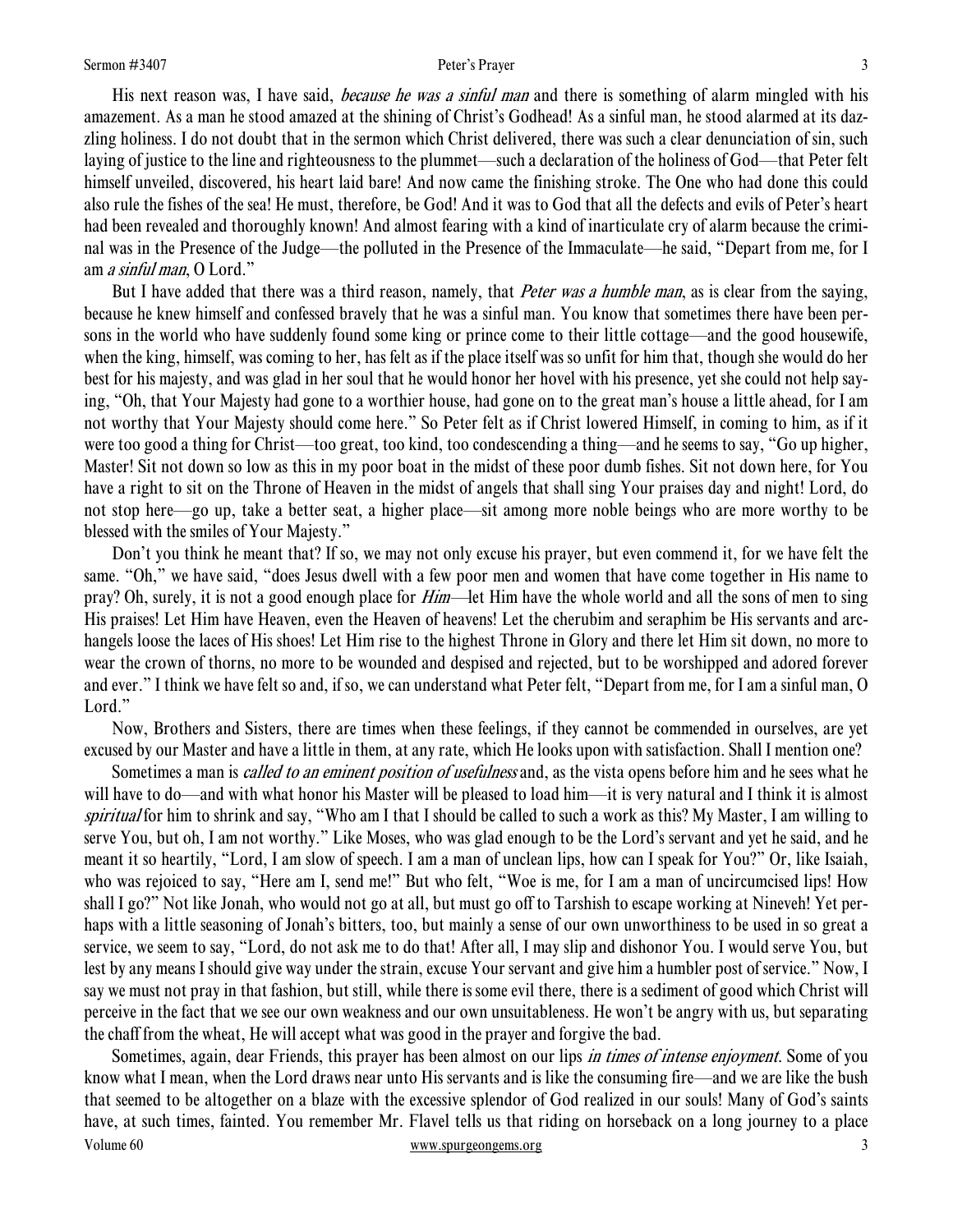where he was to preach, he had such a sense of the sweetness of Christ and the Glory of God, that he did not know where he was—and he sat on his horse for two hours, together—the horse wisely standing still! And when he came to himself he found that he had been bleeding freely through the excess of joy. And as he washed his face in the brook by the roadside he said he felt, then, that he knew what it was to sit on the doorstep of Heaven and he could hardly tell that if he had entered the pearly gates, he would have been more happy, for the joy was excessive. To quote what I have often quoted before, the words of Mr. Welsh, a famous Scotch Divine who was under one of those blessed deliriums of heavenly light and rapturous fellowship, exclaimed, "Hold, Lord! Hold! It is enough! Remember, I am but an earthen vessel, and if You give me more, I die!" God does sometimes put His new wine into our poor old bottles and then we are half inclined to say, "Depart, Lord! We are not yet ready for Your glorious Presence." It does not come to saying that—it does not amount to all that in words—but still, the spirit is willing and the flesh is weak, and the flesh seems to start back from the Glory which it cannot bear as yet. There are many things which Christ could tell us, but which He will not because we cannot bear them now.

 Another time, when this has passed over the mind, not altogether rightly, not altogether sinfully, like the last two, is when the sinner is coming to Christ and has, indeed, in a measure believed in Him, but when, at last, that sinner perceives the greatness of the Divine Mercy, the richness of the heavenly pardon, the glory of the inheritance which is given to pardoned sinners1 Then many a soul has started back and said, "It is too good to be true, or, if true, it is not true to me." Well do I remember a staggering fit I had over that business! I had believed in my Master and rested in Him for some months—and rejoiced in Him—but one day, while reveling in the delights of being saved and rejoicing in the Doctrines of Election, Final Perseverance and Eternal Glory—it came across my mind, "And all this for you, for such a dead dog as you—how can it be so?" And for awhile it was a temptation stronger than I could overcome! It was just saying, spiritually, "Depart from me, I am too sinful a man to have You in my boat—too unworthy to have such priceless blessings as You bring to me!"

 Now, that, I say, is not altogether wrong and not altogether right. There is a mixture there, and we may excuse and somewhat commend, but not altogether. There are other times in which the same feeling may come across the mind, but I cannot stay now to specify them. It may be so with some here, and I pray them not to concern themselves utterly, nor yet to excuse themselves completely, but to go on to the next teaching of this prayer—

# III. A PRAYER THAT NEEDS AMENDING AND REVISING.

 As it stood, it was not a good one. Now let us put it in a different way. "Depart from me, for I am a sinful man, O Lord." Would it not be better to say, "*Come nearer to me*, for I am a sinful man, O Lord"? It would be a more brave prayer and a more tender prayer—more wise and not less humble, for humility takes many shapes. "I am a sinful man," here is humility. "Come nearer to me." Here is faith which prevents humility from degenerating into unbelief and despair! Brothers and Sisters, that would be a good argument, for see—"Since, Lord, I am a sinner, I need purifying. Only Your Presence can truly purify, for You are the Refiner and You purify the sons of Levi. Only Your Presence can cleanse, for the fan is in Your hand and You alone can purge Your floor. You are like a refiner's fire, or like fuller's soap—come nearer to me, then, Lord, for I am a sinful man and would not be always sinful. Come, wash me from my iniquity that I may be clean. And let Your sanctifying fire go through and through my nature till You burn out of me everything that is contrary to Your mind and will." Dare you pray that prayer? It is not natural to pray it. If you can, I would say to you, "Simon Bar-Jona, blessed are you, for flesh and blood have not taught you this." Flesh and blood may make you say, "Depart from me"—it is the Holy Spirit, alone, that under a sense of sin, can yet put a Divine attraction to you in the purifying fire and make you long, therefore, that Christ would come near to you!

 Again, "Come near to me, Lord, since I am a man and, being a man, am weak—and nothing can make me strong but Your Presence. I am a man so weak that if You depart from me, I faint, I fall, I pine, I die! Come near to me, then, O Lord, that by Your strength I may be encouraged and be fitted for service. If You depart from me, I can render You no service whatever. Can the dead praise You? Can those with no life in them give You glory? Come near me, then, my God, though I am so feeble! And as a tender parent feeds his child, and the shepherd carries his lambs, so come near to me."

 Do you not think he might have said, "Come near to me, Lord, and abide with me, for I am a sinful man," in the recollection of how he had failed when Christ was not near? All through that night he had put the net into the sea with many a splash—and had drawn it up with many an eager look as he gazed through the moonlight—and there was noth-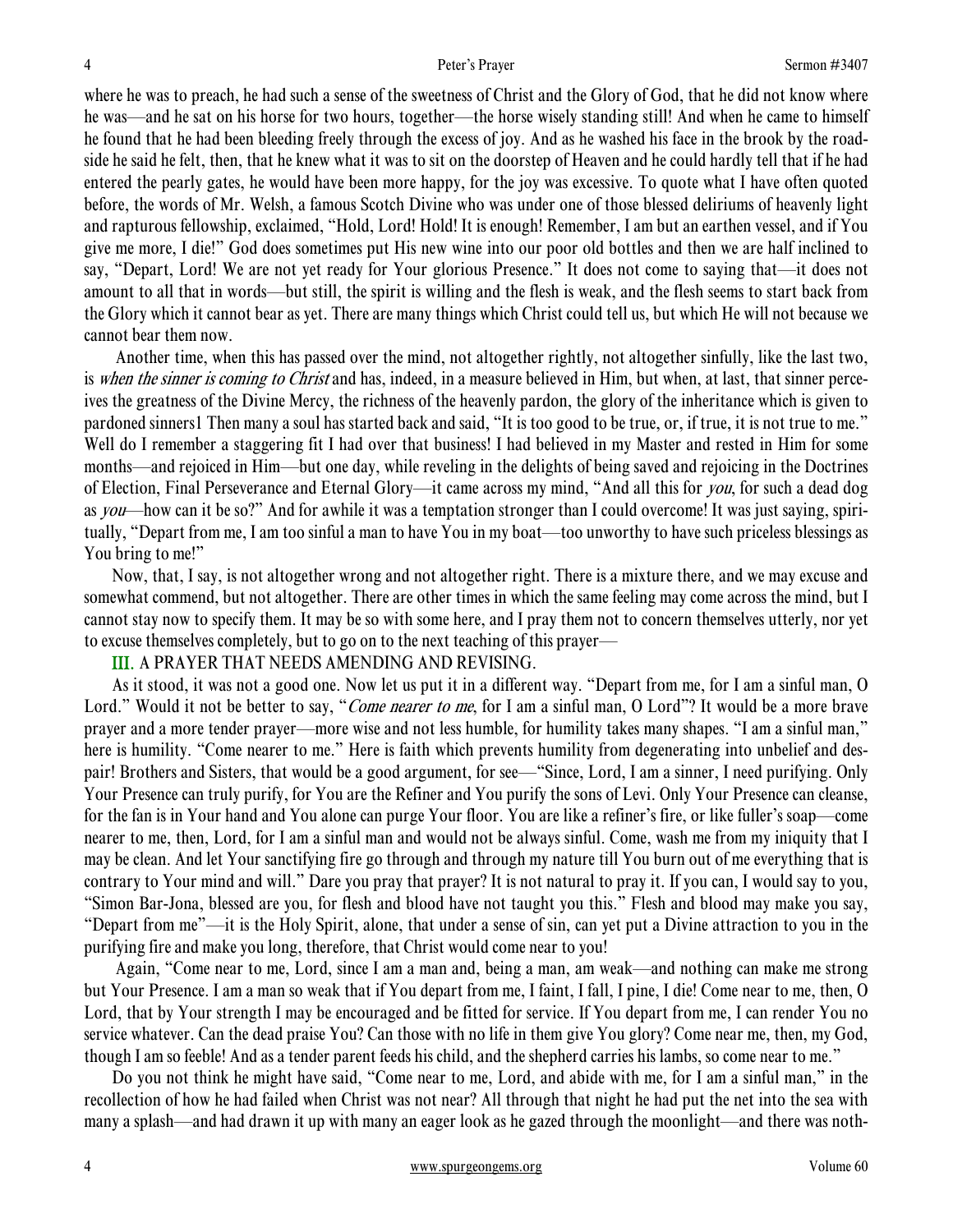ing that rewarded his toil. In went the net again—and now when Christ came and the net was full to bursting—would it not have been a proper prayer, "Lord, come near to me and let every time I work, I may succeed! And if I am made a fisher of men, keep nearer to me, still, that every time I preach Your Word, I may bring souls into Your net and into Your Church that they may be saved"?

What I want to draw out from the text, and I shall do so better if I continue bringing out these different thoughts is this—that it is well when a sense of our unworthiness leads us not to get away from God in an unbelieving, petulant despair, but to get nearer to God! Now, suppose I am a great sinner. Well, let me seek to get nearer to God for that very reason, for there is great salvation provided for great sinners! I am very weak and unfit for the great service which He has imposed upon me—let me not, therefore, shun the service or shun my God, but reckon that the weaker I am, the more room there is for God to get the glory! If I were strong, then God would not use me, because then my strength would get the praise for it. But my very unfitness and lack of ability and all that I lament in myself in my Master's work is but so much elbowroom for Omnipotence to come and work in! Would it not be a fine thing if we could all say, "I glory not in my talents, not in my learning, not in my strength, but I glory in infirmity because the power of God does rest upon me"! Men cannot say, "That is a learned man—and he wins souls because he is learned." They cannot say, "That is a man whose faculties of reasoning are very strong and whose powers of argument are clear—and he wins sinners by convincing their judgments." No, they say, "What is the reason of his success? We cannot discover it. We see nothing in him different from other men, or perhaps, only the difference that he has less of gifts than they." Then glory be to God! He has the praise more clearly and more distinctly—and His head who deserves it—wears the crown!

 See, then, what I am aiming at with you, dear Brothers and Sisters. It is this— do not run away from your Master's work, any of you, because you feel unfit—but for that reason do twice as much! Do not give up praying because you feel you cannot pray, but pray twice as much, for you need more prayer and, instead of being less with God, be more! Do not let a sense of unworthiness drive you away. A child should not run away from its mother at night because it needs washing. Your children do not stay away from you because they are hungry, nor because they have torn their clothes—they come to you because of their necessities! They come because they are children, but they come more often because they are needy children—because they are sorrowful children! So let every need, let every pain, let every weakness, let every sorrow, let every sin drive you to God. Do not say, "Depart from me." It is a natural thing that you should say so and not a thing altogether to be condemned, but it is a glorious thing, it is a God-honoring thing, it is a wise thing to say, on the contrary, "Come to me, Lord. Come still nearer to me, for I am a sinful man and without Your Presence I am utterly undone."

 I shall say no more, but I would that the Holy Spirit would say this to some who are in this house, who have long been invited to come and put their trust in Jesus, but always plead as a reason for not coming that they are too guilty, or that they are too hardened, or too something or other! Strange that what one man makes a reason for coming, another makes a reason for staying away! David prayed in the Psalms, "Lord have mercy and pardon my iniquity, for it is great." "Strange argument," you will say. It is a grand one! "Lord, here is great sin and there is now something that is worthy of a great God to deal with! Here is a mountain sin, Lord, have Omnipotent Grace to remove it! Lord, here is a towering Alp of sin—let the floods of Your Grace, like Noah's flood, come 20 cubits over the top of it! I am the chief of sinners here is room for the chief of Saviors." How strange it is that some men should make this a reason for staying away! This cruel sin of unbelief is cruel to yourselves—you have put away the comfort you might enjoy. It is cruel to Christ, for there is no pang that ever wounded Him more than that unkind, ungenerous thought that He is unwilling. Believe, believe that He never is so glad as when He is clasping His Ephraim to His breast! As when He is saying, "Your sins, which are many, are all forgiven you." Trust Him! If you could see Him, you could not help it. If you could look into that dear face and into those dear eyes, once red with weeping over sinners that rejected Him, you would say, "Behold, we come to You! You have the words of eternal life! Accept us, for we rest in You alone. All our trust on You is stayed." And that done, you would find that His coming to you would be like rain on the mown grass, as the showers that water the earth and, through Him, your souls would flourish, your sackcloth would be taken away and you would be girt about with gladness and rejoice in Him, world without end! The Lord Himself bring you to this. Amen.

# EXPOSITION BY C. H. SPURGEON:

### Volume 60 www.spurgeongems.org 5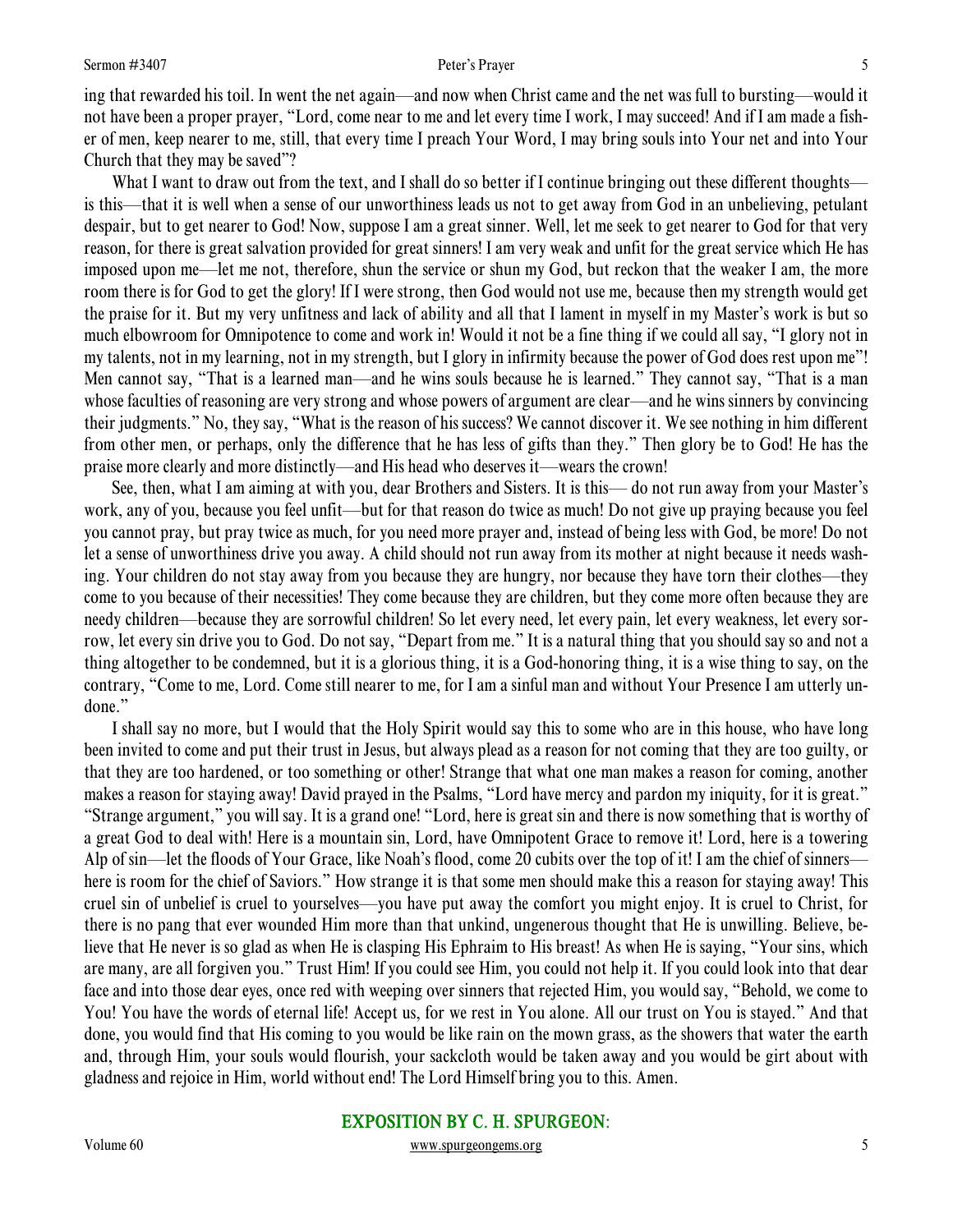# LUKE 15:1-27.

We shall, tonight, read a chapter which, I suppose, the most of us know by heart. But as often as I have read it, I do not remember ever reading it without seeing some fresh light in it. May it be so tonight!

Verse 1. Then drew near unto Him all the publicans and sinners to hear Him. A rare crowd they must have been, when it is said *all* the publicans and sinners! All sorts of sinners came in such numbers that it seemed as if the city had sent out all its hosts of sinners. And these drew near—came as close as they could for fear of losing a single word! They made the inner ring about the Savior. He had a bodyguard of sinners and certainly there are none that will ever glorify Him as these people will do.

2. And the Pharisees and scribes murmured, saying, This Man receives sinners and eats with them. They stood further off. Not to listen, but to murmur. Here was the old fable of the dog in the manger. They did not want Christ, themselves, but they murmured that other people should have Him. They despise Him. They thought themselves too righteous to need a Savior. Yet they murmured when the Physician came to His patients to give them the healing medicine!

3. And He spoke this parable unto them, saying. They were hardly worth His trouble. But though He spoke it to them, others who are not of that sort have sucked sweetness out of it ever since! We are told this is a parable, but on looking at it we find it to be *three*. Have you ever seen a picture in three panels and the whole of the panels necessary to complete the picture? So it is here. Different views of the great work of Divine Grace suiting different persons, so that if we do not see through one glass, we may use a second, and a third!

4, 7. What man of you, having an hundred sheep, if he lose one of them, does not leave the ninety and nine in the wilderness and go after that which is lost until he finds it? And when he has found it, he lays it on his shoulders, rejoicing. And when he comes home, he calls together his friends and neighbors, saying unto them, Rejoice with me, for I have found my sheep which was lost. I say unto you, that likewise joy shall be in Heaven over one sinner that repents, more than over ninety and nine just persons who need no repentance. Not that one repenting sinner is of more esteem in Heaven than 99 saints who have been kept by the power of God. No, not so, but there is a greater stir of joy in Heaven at the time of the sinner's repentance than there is over all the ninety-nine. And you know how that is. You may have many children and you may love them all alike, yet if one is ill you take far more notice of him just then—and all the house is ordered with a view to that sick child. He may not be the best child you have, but still, for the time being, there is more thought of him because he is ill. And if you should happen to have in your family a boy that has greatly grieved you and has gone astray, I am sure that if he were to repent, you would feel intense joy over him. But it would not be true that you thought more of him than of his brothers and of his sisters who are with you and are obedient to you. We must not learn from a passage more than it teaches. At the same time, let us learn as much as we can from it. It sets Heaven on a blaze of joy when one single penitent turns to his Father!

8. Either what woman having ten pieces of silver, if she loses one piece, does not light a candle and sweep the house, and seek diligently till she finds it? Eastern houses generally are very dark and if you need to find anything, you must light a candle. Now, this is one piece of money out of *ten*, as the sheep was one out of a *hundred*. The woman does not stand counting over the other nine, but she leaves them in the box and lights a candle and begins to make a stir. No doubt other people who were in the house would say, "What an inconvenience this dust is." She must find her piece of money. So sometimes in a congregation, we feel it necessary to have special services and makes a little stir—and there are some good souls who are inconvenienced and they do not like all the dust. Oh, it matters not what dust we make, as long as we find the lost piece—and if a soul is found, we can put up with some irregularities as long as the precious thing is discovered and brought to its Owner!

9, 10. And when she has found it, she calls her friends and her neighbors together, saying, Rejoice with me, for I have found the piece which I had lost. Likewise, I say unto you, there is joy in the presence of the angels of God over one sinner that repents. Here follows this most wonderful of all parables—the truest picture of man's folly and lost estate that was ever sketched—and at the same time the most wonderful picture of the Mercy and Love of God that was ever painted!

11, 12. And He said, A certain man had two sons: And the younger of them said to His father, Father, give me the portion of goods that fall to me. And he divided unto them his living. In the East the younger son has a smaller portion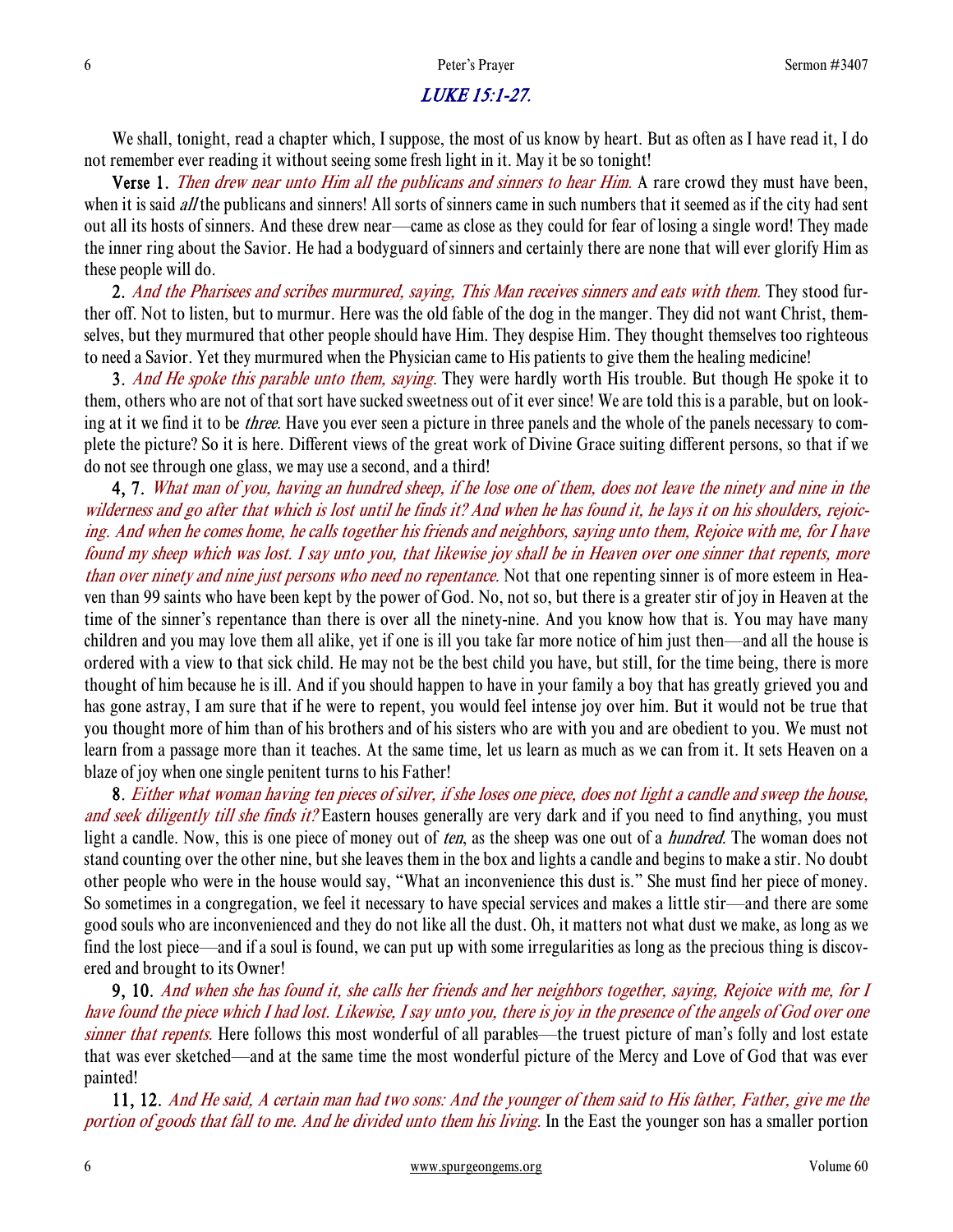of the estate compared with the elder. But it is a usual thing—certainly not an unusual thing—to let him have his portion while his father is yet alive, that he may make use of it and be able, by his industry, to increase it till he becomes a substantial person—a custom not altogether without wisdom in it if there must be a distinction between elder and younger sons. You remember how Abraham gave portions to his sons by Keturah and sent them away, whereas Isaac had nothing because he was the heir and had everything. So this younger son asks for his portion and the father divided to them his living.

 13. And not many days after, the younger son gathered all together and took his journey into a far country, and there wasted his substance with riotous living. His heart was distant from his father. Therefore he did not feel at ease until he put himself at a distance where he could do just as he liked—could do that which he knew his father would not approve of and what he would not like to do in his father's house. And is not this a true picture of the man who is not a friend of God? He wants to do as he likes. He desires to be independent and as he knows that what he likes to do will not please God, he tries to forget God. He gets into a far country by his forgetfulness. He says in his heart. "No God." He wishes there was no God. He gets as far away from God as he can. Then it is that he wastes his substance. Did you ever look at an ungodly life as the wasting of precious substance? It is just that! The love which ought to go to God is wasted in lust. The energy that ought to be spent in righteousness is wasted upon sin. The thought, the ability that ought to be laid at Jesus' feet is all used for selfish pleasure—and so it is wasted. He wasted his substance in riotous living.

14. And when he had spent all, there arose a mighty famine in that land and he began to be in need. "Began to be in need." What a change! At home with his father, then with plenty to waste—and now in need. Those two words, "in need," describe the condition of every ungodly man! After a time, he is in need—in need of everything that is good and worth having. His soul is a pauper. He is in need.

15. And he sent and joined himself to a citizen of that country. A gentleman with whom he had spent a fortune. Many a time had this citizen sat at his table and drank his best wines. And what does this fine fellow do for him?

15. And he sent him into his fields to feed swine. A very low occupation anywhere, but in Judea a peculiarly degrading occupation. He sent him, a Jew, into the fields to feed swine!

16. And he would gladly have filled his belly with the husks that the swine did eat. It does not say that he would have stopped his hunger with the husks, for that could not be done. He would only fill his belly—fill it up, as it were, with anything just to choke his sense of need. And there are many men that know that the world cannot satisfy them, but it could at least take their thoughts off a little from their inward need and so they gladly fill up their belly with the husks that the swine do eat.

16. And no man gave unto him. He gave to them—he spent all his money with them. He was a fine fellow, then, so they said. But now no man gave to him. And what a mercy it was, for if they had given him all he needed, he would not have gone back to his father! There is nothing like a little gracious starvation to fetch a man home to Christ. And it is a blessed Providence and a blessed work of the Spirit of God when a man at last is starved till he must go home to God!

17-20. And when he came to himself, he said, How many hired servants of my father's have bread enough and to spare, and I perish with hunger! I will arise and go to my father, and will say unto him, Father, I have sinned against Heaven, and before you, and am no more worthy to be called your son. Make me as one of your hired servants. And he arose and went to his father. "And when he came to himself." He had been beside himself before. There are two things upon which ungodly men are very ignorant—God and themselves. "He arose and went to his father." That was the best of all. He stopped not with resolutions, but he actually did the deed! This was the turning point with him. He arose and went to his father.

 20, 21. But when he was yet a great way off, his father saw him and had compassion, and ran and fell on his neck, and kissed him. And the son said unto him, Father, I have sinned against Heaven, and in your sight, and am no more worthy to be called your son. But the father interrupted the prayer. He would not let him conclude it. "Before they call, I will answer, and while they are yet speaking I will hear."

22-24. But the father said to his servants, Bring forth the best robe and put it on him; and a ring on his hand, and shoes on his feet. And bring the fatted calf, and kill it and let us eat and be merry, For this, my son was dead, and is alive again, he was lost, and is found. And they began to be merry. What a change between being in need and, "let us eat and be merry."—

Volume 60 www.spurgeongems.org 7 7